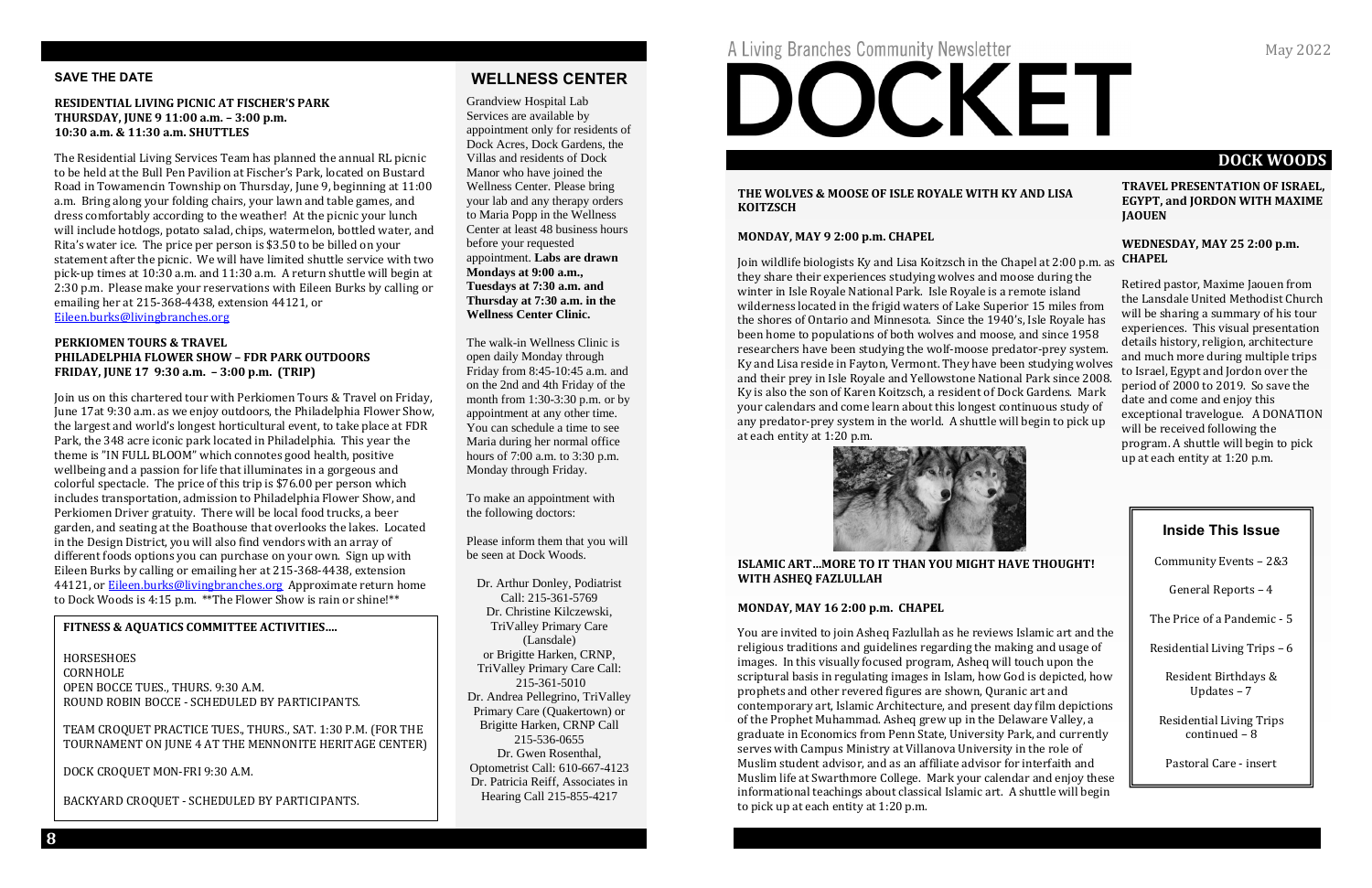# **COMMUNITY EVENTS RESIDENT BIRTHDAYS AND UPDATES**

This page has been removed to protect the privacy of our residents.

#### **HORSESHOES AND QUOITS TUESDAY, MAY 3 2:00 p.m. Horseshoe Pits off Gehman Rd**

Won't you join us for a relaxing game of horseshoes or quoits? The weather is looking up and outside is so inviting this time of year. Enjoy some comradery and fresh air as we enjoy these friendly outdoor games.

### **CORNHOLE WEDNESDAY, MAY 4 2:00 p.m. (FA)**

The resident Fitness and Aquatics Committee invites all residents to a fun afternoon of friendly competition. If you are not sure what "cornhole" is, perhaps think: "beanbags." Come join us in the Fisher Auditorium and have some fun and fellowship together!

#### **MOTHER'S DAY TEA FRIDAY, MAY 6 2:00 p.m. FA**

"The loveliest masterpiece of the heart of God is the heart of a mother." St. Therese of Lisieux… You are invited to come and celebrate Mother's Day for the Mother's Day Tea. Bring along your favorite tea cup or mug and enjoy the delicious dessert with your cup of tea as you delight in the Mother's Day Program with Sheila Milz. Sheila has been involved in music since she was a child and for over 30 years, she has used her vocal and guitar music in many venues spanning 14 states, serving adults and children. At this program you will be learning about some history and traditions of Mother's Day along with a fun-filled musical presentation. Sign up with Eileen Burks by either emailing or calling her at

[Eileen.burks@livingbranches.org,](mailto:Eileen.burks@livingbranches.org) or 215-368-4438, extension 44121. Seats are limited so be sure to make your reservations. A shuttle will begin to pick up at each entity beginning at 1:20 p.m.

### **LONGWOOD GARDENS PRESENTATION WITH BOB & BARBARA MULLEN TUESDAY, MAY 10 2:00 p.m. CH**

If you love the beauty of flowers, we invite you to join Bob and Barbara Mullen at 2:00 p.m. in the chapel as we view through the lens of their camera the beauty of the flowers displayed at Longwood Gardens. We have had the pleasure to view the Mullen's photography of birds and nature in the past. I know you will be delighted to see their most recent gallery of photos. Bob is our custodial supervisor of housekeeping and laundry at Dock Woods. Bob and his wife are pleased to share their hobby with us. A shuttle will begin to pick up at each entity beginning at 1:20 p.m.

#### **RL MAY BIRTHDAY CELEBRATION WEDNESDAY, MAY 11 2:00 p.m. FA**

ALL residential living residents are invited to attend the monthly birthday celebration. If you are a birthday celebrant, please call or email Eileen Burks at 215-368- 4438, extension 44121, or [Eileen.burks@livingbrqnches.org](mailto:Eileen.burks@livingbrqnches.org) by Tuesday, May 10 if you plan to attend and receive your birthday plant. We have invited Music Memories with Bill and Michelle for your afternoon entertainment. A shuttle will begin to pick up at each

entity beginning at 1:20 p.m.

#### **MEN'S BREAKFAST FRIDAY, MAY 13 8:00 a.m. FA**

This month the guest speaker is KEITH HEAVENER, AKA the "FUN(D) GUY." Keith is going to tell all! Who is he really? Where did he come from? How did he become a Living Branches employee? And, what are his responsibilities as director of fund development? We will also be updated and learn about the Living Branches Capital Campaign. Please make your reservation by emailing Eileen Burks at [Eileen.burks@livingbranches.org](mailto:Eileen.burks@livingbranches.org) or calling her at 215-368-4438, extension 44121 by Tuesday, May 10. The price of the breakfast is \$7.65 per person, plus tax. Ladies are welcome to hear the presentation at 8:30 a.m.

**PA HOUSE OF REP. DISTRICT 61 AIDE FRIDAY, MAY 20 9:00 a.m. (CC LOBBY)**

Just a reminder that Meg Diehl, Constituent Service Advisor, will be available in the Community Center Lobby to provide a variety of services (including notary) to you on the third Friday of each month in the Community Center Lobby. This service is in addition to the full time office hours at Representative Liz Hanbidge's District Office in Blue Bell.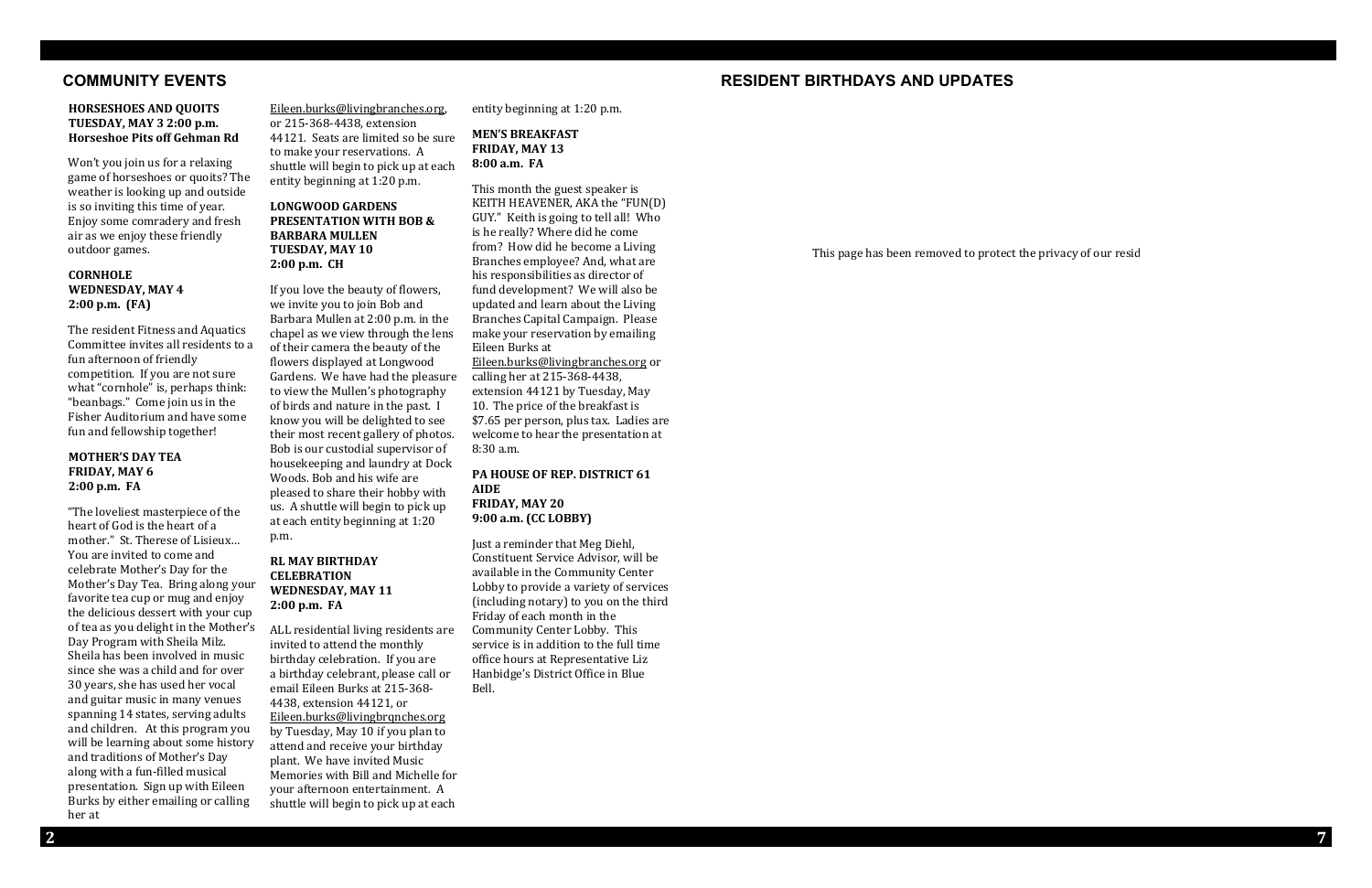# **RESIDENTIAL LIVING TRIPS COMMUNITY EVENTS**

#### **EVERGREEN LANE FARM TOUR WEDNESDAY, MAY 18 1:00 p.m. (TRIP)**

The Living Branches coach will be traveling to Harleysville to enjoy a 1:30 p.m. tour of the Evergreen Lane Farm, Aquaponics Specialist. Aquaponics is a food production system that couples aquaculture with hydroponics whereby the nutrient-rich aquaculture water is fed to hydroponically-grown plants where nitrifying bacteria convert ammonia into nitrates. On the one hour tour, we will learn about this process and observe the food grown and will have time to shop in the gift shop before returning home to Dock Woods. The price of this trip is \$3.00 per person to be billed on your statement following the trip. Sign up with Eileen Burks by calling 215-368-4438, extension 44121, or emailing

[Eileen.burks@livingbranches.org.](mailto:Eileen.burks@livingbranches.org)

The coach will pick up at each entity beginning at 1:00 p.m.

#### **HUNTERDON HILLS PLAYHOUSE "I LEFT MY DIGNITY IN MY OTHER PURSE" THURSDAY, MAY 19 9:00 a.m. (TRIP)**

The Living Branches coach will be transporting residents and guests with reservations to Hampton, N.J. to enjoy the served lunch and afternoon show, "I Left My Dignity In My Other Purse." The coach will pick up at each entity. Approximate return home to Dock Woods is 5:30 pm.

### **RL DINE AROUND YELLOWHOUSE HOTEL THURSDAY, MAY 26 4:15 p.m. (TRIP)**

The Living Branches coach will be traveling to Douglasville, PA to enjoy the evening dinner at the Yellowhouse Hotel. At the restaurant you will receive the limited menu, be seated at tables of 4 and 6, and receive separate checks. (Please bring along smaller bills to pay your check). Sign up with Eileen Burks by calling 215- 368-4438, extension 44121, or emailing

#### [Eileen.burks@livingbranches.org.](mailto:Eileen.burks@livingbranches.org) The coach will pick up at each entity beginning at 4:15 p.m.

**INDIAN VALLEY PUBLIC LIBRARY MOVIE "WEST SIDE STORY" TUESDAY, MAY 31 1:15 p.m. (TRIP)**

The Living Branches coach will be transporting Dock Woods residents to the Indian Valley Public Library to enjoy the 2:00 p.m. movie, "West Side Story." This 2021 American musical romantic drama is the adaption of the 1957 stage musical directed and co-produced by Steven Spielberg. Starring Ansel Elgart (Tony), and Rachel Zegler (Maria), this film adaptation explores forbidden love and the rivalry between the Jets and the Sharks, two teenage street gangs of different ethnic backgrounds. The price of this trip is \$3.50 per person. Sign up with Eileen Burks by calling her at 215-368-4438, extension 44121 or [Eileen.burks@livingbranches.org.](mailto:Eileen.burks@livingbranches.org) The coach will pick up at each

entity beginning at 1:15 p.m.

#### **LEHIGH VALLEY IRON PIGS BASEBALL GAME FRIDAY, JUNE 24 5:00 p.m. (TRIP)**

The Living Branches coach will be traveling to Allentown, PA to enjoy the 7:05 p.m. baseball game with the Lehigh Valley Iron Pigs vs. the Norfolk Tides (Baltimore Orioles affiliate). Upon arrival there will be time for you to purchase food and beverage. After the game there will be a spectacular fireworks display. The price of the trip is \$21.95 per person, which includes the game ticket and transportation. Sign up with Eileen Burks by calling or emailing her at 215-368-4438, extension 44121, or [Eileen.burks@livingbranches.org](mailto:Eileen.burks@livingbranches.org)

Guests are welcome.

#### **OCEAN CITY, NEW JERSEY DAY TRIP MONDAY, JUNE 27 8:00 a.m. (TRIP)**

The Living Branches coach will be traveling to Ocean City, New Jersey to enjoy the day on the beach,, strolling along the boardwalk, and tasting some of your favorite foods while shopping at the boardwalk shops. On route the coach will make a rest stop, and upon arrival the coach will drop us off at the Music Pier entrance on 8<sup>th</sup> street. At 4:00 p.m. we will depart for home and approximate arrival at Dock Woods is 7:00 p.m. The price of this trip is \$21.20 per person for the transportation. Sign up with Eileen Burks by calling or emailing her at 215-368-4438, extension 44121, or [Eileen.burks@livingbranches.org](mailto:Eileen.burks@livingbranches.org)

**Continued on back page……**

**JOYFUL SOUND OF MUSIC MINISTRY FRIDAY, MAY 20 7:00 (CH)**

Please join us for this Spiritual Life Committee sponsored evening program with the Joy Yoo family. This multi-talented family will serenade us by violin, flute, cello, harp and piano. We have longawaited their return. You will truly enjoy their performance. An offering will be graciously accepted.

#### **AMICI OPERA COMPANY - VERDI'S "MACBETH" SUNDAY, MAY 22 2:30 p.m. (CH)**

Returning to Dock Woods for their 23rd season is the Amici Opera Company, under the direction of Ralph Tudisco. At 2:30 p.m. in the Chapel, the fully staged Opera Company, in costume, will be presenting Verdi's "Macbeth." Residents of Living Branches are free with their ID card. There is a fee charged to guests at sign in located at the Chapel porch hallway.

| 3                    |  |  | 27345067        |  |
|----------------------|--|--|-----------------|--|
| 6                    |  |  | 19354865        |  |
|                      |  |  | 7 25 FREE 54 61 |  |
|                      |  |  | 1326365564      |  |
|                      |  |  | 1030424970      |  |
| myfreebingocards.com |  |  |                 |  |

#### **"MAY DAY" CHAIR BINGO MONDAY, MAY 23 2:00 p.m. (RR)**

You are invited to join us in the recreation room for some refreshing games of chair bingo! We will play a variety of games with a NEW bingo sheet per game. Bring along a pencil, or magazine to

support your bingo sheet. Make your reservations by calling or emailing Eileen Burks at 215-368- 4438, extension, 44121or [Eileen.burks@livingbranches.org](mailto:Eileen.burks@livingbranches.org) Hope to see you there!



**ZERO WASTE LIVING WITH EVE** 

# **Our** LIVING U<sub>\_Our</sub>

# **M. PUHALLA, Ph.D. THURSDAY, MAY 26 2:00 p.m. (CH)**

The Dock Stewards invite you to attend the 2:00 p.m. presentation of, "Zero Waste Living" presented by Eve M. Puhalla, Ph.D., on Thursday, May 26 in the Chapel. Eve is a graduate of Lehigh University, The University of Findlay, and Elizabethtown College. She has almost 30 years of educational experience teaching preschool through graduate level. She is currently a Penn State Master Watershed Steward who volunteers to conserve, restore, and enhance water sources and educate and support communities in watershed stewardship. Eve is a dedicated recycler and enjoys organic gardening. Zero waste living is a life-style choice that supports the elimination of trash and the adoption of practices that emulate sustainable natural life cycles. This presentation will focus on basic zero waste theory and practice that you can easily implement into your life choices and begin the process of reducing the volume of trash you generate. A shuttle will begin to pick up at each entity at 1:20 p.m.

Living U classes for the month of May will blossom with beauty, history, and interest. We will continue two of our multi-session courses that began in April. The Supreme Court (May 3, 10, 17, and 24) and Mozart and the Movie *Amadeus* (May 5). In addition, we will learn about the history of the Hatfield Township and Borough (May 12) and about two Wonderful Composers, the French Charles Camille Saint-Saens and the Russian Nicolai Rimsky-Korsakov (May 19 and 26). If you would like to find out more about Living U, the lifelong learning institute of Living Branches, or register to attend these courses, please contact Maribeth Benner, Living U coordinator, at extension 44204. Guests are welcomed!